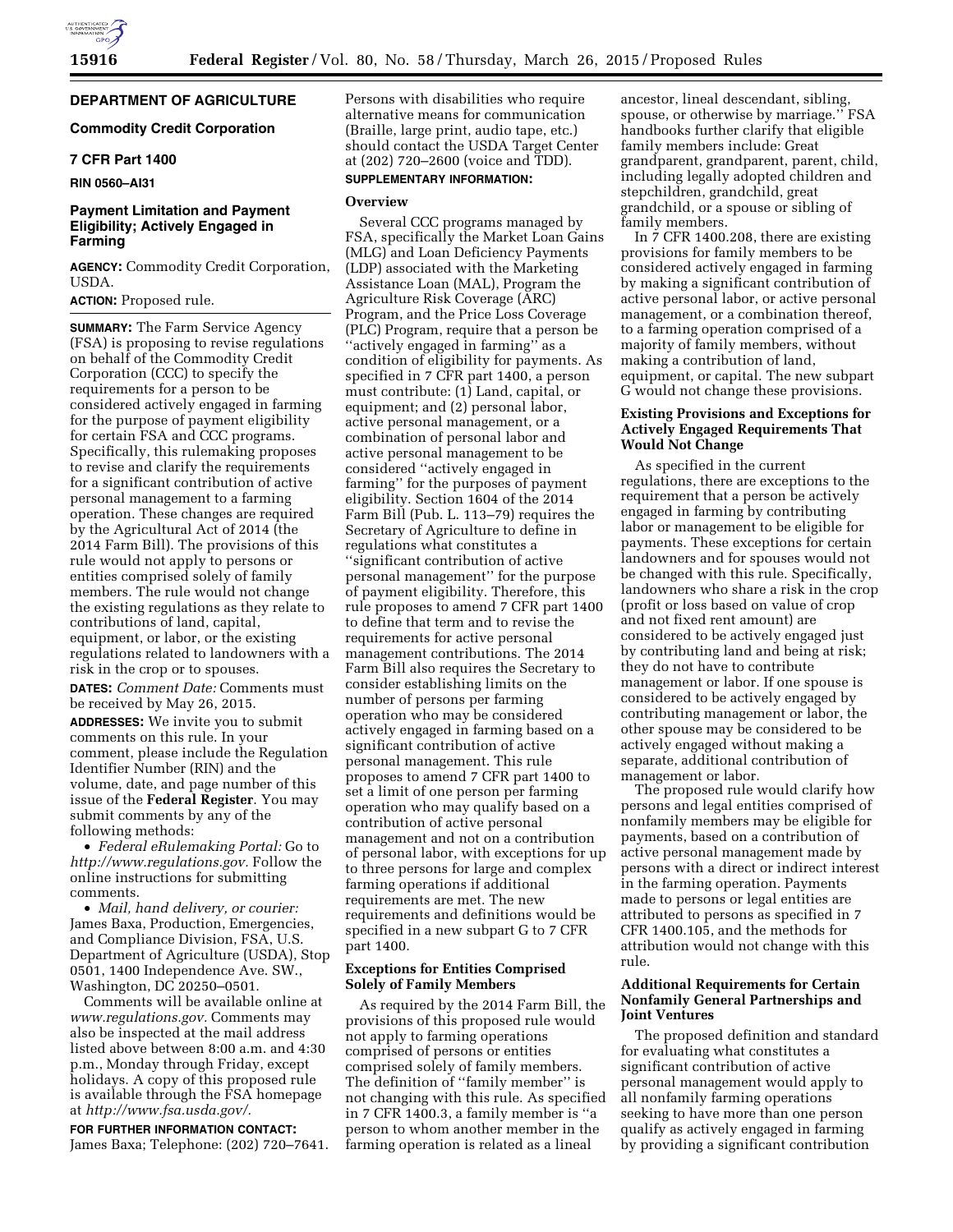of active personal management and not personal labor (''farm manager''). Therefore, the proposed rule would only apply to farming operations structured as a general partnership or joint venture comprised of persons, corporations, limited liability companies (LLCs), estates, trusts, or other similar entities seeking more than one farm manager. Similarly, the existing requirement that farming operations supply information to FSA county committees (COC) on each member's contribution or expected contribution related to actively engaged determinations would be unchanged and would continue to apply to all entities. However, farming operations that would be subject to this proposed rule would be required to provide a management log.

For most farming operations that are entities, such as corporations and LLCs, adding an additional member to the entity does nothing to change the number of payment limits available and it simply increases the number of members that share a single \$125,000 payment limit. But for general partnerships and joint ventures, adding another member to the operation can provide an additional \$125,000 payment limit if the new member meets the other eligibility requirements, including being actively engaged in farming. This potential for a farming operation being able to qualify for multiple payment limits provides an opportunity to add members and to have those members claim actively engaged status, especially for farming operations close to or in excess of the payment limit.

For this reason, several additional requirements are being proposed for nonfamily farming operations seeking to qualify more than one farm manager. Specifically, in addition to providing information to FSA regarding the elements related to an actively engaged determination, there would be a restriction on the number of members of a farming operation that can be qualified as a farm manager and there would be an additional recordkeeping requirement for such farming operations.

## **Number of Farm Managers That May Qualify as Actively Engaged**

This rule would restrict the number of farm managers to one person, with exceptions. Nonfamily member farming operations only seeking one farm manager would not be subject to the proposed rule. Such operations would continue to be subject to the existing regulations in subparts A and C of 7 CFR part 1400 governing actively engaged in farming.

Any farming operation seeking two or three farm managers would be required to meet the requirements of subpart G for all farm managers in the farming operation including the maintenance of the records or logs discussed below for all the managers in the farming operation. The farming operation may qualify for up to one additional farm manager as a large operation, and up to one additional farm manager as a complex operation. To qualify for three farm managers, the operation would have to meet the standards specified in this rule for both size and complexity. In other words, a very large farm operation that is not complex (for example, one growing a single crop) could only qualify for two managers, not three. Under no circumstances would a farming operation be allowed to qualify more than three farm managers.

The default standard for what constitutes a large farming operation would be an operation with crops on more than 2,500 acres (planted or prevented planted) or honey or wool with more than 10,000 hives or 3,500 ewes, respectively. The acreage standard is based on an analysis of responses to the Agricultural Resource Management Survey that indicate that on average farms producing eligible commodities that required more than one full time manager equivalent (2,040 hours of management) had 2,527 acres. The size standards for honey and wool did not have comparable survey information available. The honey standard of number of hives is based on the beekeepers participating in 2011 through 2012 Emergency Assistance for Livestock, Honey Bees, and Farm-Raised Fish that met or exceeded the payment limit. These large operations averaged 10,323 hives. The sheep standard was based on industry analysis that showed that operations with 1,500 through 2,000 ewes could be full time. The 3,500 standard is approximately double that threshold. Given the limited information available especially for the honey and wool size standards, we are specifically seeking comment on this issue in this proposed rule. State FSA committees (STCs) would have authority to modify these standards for their state based on the STC's determination of the relative size of farming operations in the state by up to 15 percent (that is plus or minus 375 acres, 1,500 hives or 525 ewes). In other words, the standard in a particular state may range from 2,125 acres to 2,875 acres; 8,500 to 11,500 hives; or 2,975 to 4,025 ewes. Relief from the State level standard would only be granted on a case by case basis by DAFP.

If a farming operation seeks a farm manager based on the complexity of the operation under the proposed rule, the farming operation would make a request that addresses the factors established in the proposed rule which would take into account the diversity of the operation including the number of agricultural commodities produced; the types of agricultural crops produced such as field, vegetable, or orchard crops; the geographical area in which an operation farms and produces agricultural commodities; alternative marketing channels (that is, fresh, wholesale, farmers market, or organic); and other aspects about the farming operation such as the production of livestock, types of livestock, and the various livestock products produced and marketed annually. All farming operations seeking to qualify one additional manager based on complexity which are approved by the STC would also have eligibility reviewed by the Deputy Administrator for Farm Programs (DAFP), to ensure consistency and fairness on a national level.

### **Records on the Performance of Management Activities**

Under the proposed rule, if a farming operation is seeking to qualify more than one farm manager, then all persons that provide management of the operation would be required to maintain contemporaneous records or activity logs of their management activities, including management activities that would not qualify as active personal management under the proposed rule. Specifically, activity logs would include information about the hours of management provided. While the recordkeeping requirements under the proposed rule would be similar to the current provisions at 7 CFR 1400.203 and 1400.204 in which contributions must be identifiable and documentable, and separate and distinct from the contributions of other members, these additional records or logs would also include the location of where the management activity was performed and the time expended or duration of the management activity performed. These records and logs would be required to be available if requested by the appropriate FSA reviewing authority. If a person failed to meet this requirement, the represented contribution of active personal management would be disregarded and the person's eligibility for payments would be re-determined.

Section 1604 of the Farm Bill requires USDA to ensure that any additional paperwork that would be required by the proposed rule be limited only to persons in farming operations who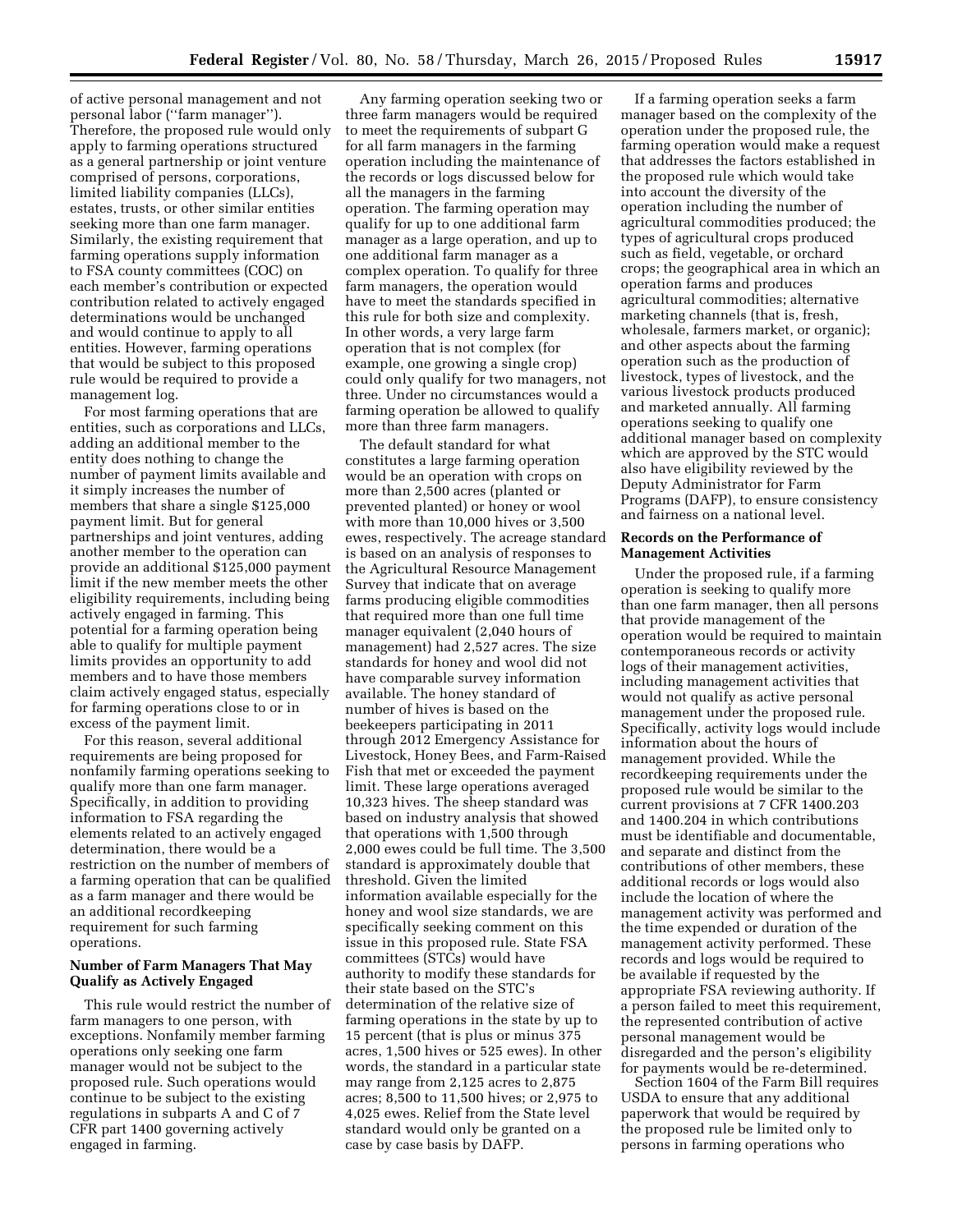would be subject to the proposed rule. As described above, the additional recording and recordkeeping requirements of this rule would only apply to persons in farming operations seeking to qualify more than one farm manager.

## **New Definition of Significant Contribution of Active Personal Management**

The existing definition of a ''significant contribution'' in 7 CFR 1400.3 specifies that for active personal management, a significant contribution includes ''activities that are critical to the profitability of the farming operation,'' but that definition does not specify what specific types of activities are included, whether these activities need to be direct actions and not passive activities, and to what level or degree such activities must be performed to achieve a level of significance.

This proposed rule would apply a new definition of ''significant contribution of active personal management'' only to non-family farming operations that are seeking to qualify more than one farm manager. Similar to the existing requirements in 7 CFR 1400.3 for a substantial amount of personal labor, the new definition for a significant contribution of active personal management would require an annual contribution of 500 hours of management, or at least 25 percent of the total management required for that operation. The proposed rule would also add a new, more specific definition for ''active personal management'' that includes a list of critical management activities that may be used to qualify as a significant contribution.

The 2014 Farm Bill requires us to specify a definition in regulations; the specific definition proposed reflects a discretionary analysis of various alternatives. Various proposals and concepts were considered in the development of this proposed rule, including a minimum level of interest a person must hold in a farming operation before the person could qualify as actively engaged with only an active personal management contribution, a weighted ranking of critical activities performed, or a higher hourly threshold. The hourly requirement standard proposed here is intended to address the 2014 Farm Bill requirement for clear and objective standards.

The new definition would change what constitutes ''active personal management'' only for farm managers in nonfamily farming operations seeking to qualify two or three farm managers. The proposed requirements for such farm managers would clarify that eligible

management activities are critical actions performed under one or more of the following categories:

• Capital, land, and safety-net programs: Arrange financing, manage capital, acquire equipment, negotiate land acquisition and leases, and manage insurance or USDA program participation;

• Labor: Hire and manage labor; and • Agronomics and Marketing: Decide which crop(s) to plant, purchase inputs, manage crops (that is, whatever it takes to keep the growing crops living and healthy—soil fertility and fertilization, weed control, insect control, irrigation if applicable), price crops, and market crops or futures.

The management activities described would emphasize actions taken by the person directly for the benefit and success of the farming operation. Under the proposed rule, passive management activities such as attendance of board meetings or conference calls, or watching commodity markets or input markets (without making trades) would not be considered as contributing to significant management. The proposed rule only would consider critical actions as specified in the new definition of ''active personal management'' as contributing to significant management.

The new definition and requirements in the proposed rule would take into account the size and complexity of farming operations across all parts of the country. The proposed rule takes into consideration all of the actions of the farming operation associated with the financing; crop selection and planting decisions; land acquisitions and retention of the land assets for an extended period of time; risk management and crop insurance decisions; purchases of inputs and services; utilization of the most efficient field practices; and prudent marketing decisions. Furthermore, in developing the proposed rule, FSA took into account advancements in farming, communication, and marketing technologies that producers must avail themselves of to remain competitive and economically viable operations in today's farming world.

Under the proposed rule, eligible management activities would include the activities required for the farming operation as a whole, not just activities for the programs to which the ''actively engaged in farming'' requirement applies. For example, if a farming operation is participating in ARC or PLC and using grain eligible for those programs to feed dairy cattle, activities to manage the dairy side of the operation would be considered as eligible management activities to qualify as a farm manager. Similarly, if a farming operation receives MLG or LDPs on some crops, but not on others, all the management activities for all the crops would be considered for eligibility purposes.

The proposed rule would clarify that the significant contribution of a person's active management may be used only to enable one person or entity in a farming operation to meet the requirements of being actively engaged in farming. For example, if members of a joint operation are entities, one person's contribution could only qualify one of the entities (and not any other entity to which the person belongs), as actively engaged in farming.

#### **Comments Requested**

While this rule identifies an option that would allow a maximum of three managers to qualify the farming operation for farm payments for large or complex farming operations, we remain open to analysis and views of other options of merit that have been considered throughout the development of both this rule and the 2014 Farm Bill. We encourage comments to address whether the proposed change for the number of managers is appropriate and whether our definitions of large and complex farming operations are reasonable (as discussed above). Although the 2014 Farm Bill explicitly excludes the provisions of this proposed rule from applying to farming operations comprised solely of family members, we request comments on whether farming entities owned by family members should be subject to the same limits as other farming operations.

We also encourage comments to address whether there should be a strict limit of one manager, or if another option should be implemented to reduce the risk that individuals who have little involvement in a farming operation use the active personal management provision to qualify the farming operation for farm program payments. The proposed changes would not mandate how farms are structured; that is up to the farming operation.

FSA is requesting comments from the public on the methods that should be used to determine whether a person is actively engaged in farming for the purpose of payment eligibility and the number of managers per farming operation that may be eligible. Specifically, comments on the following topics may be helpful:

1. Should other methods be used to determine which activities constitute a significant contribution of active personal management? Should other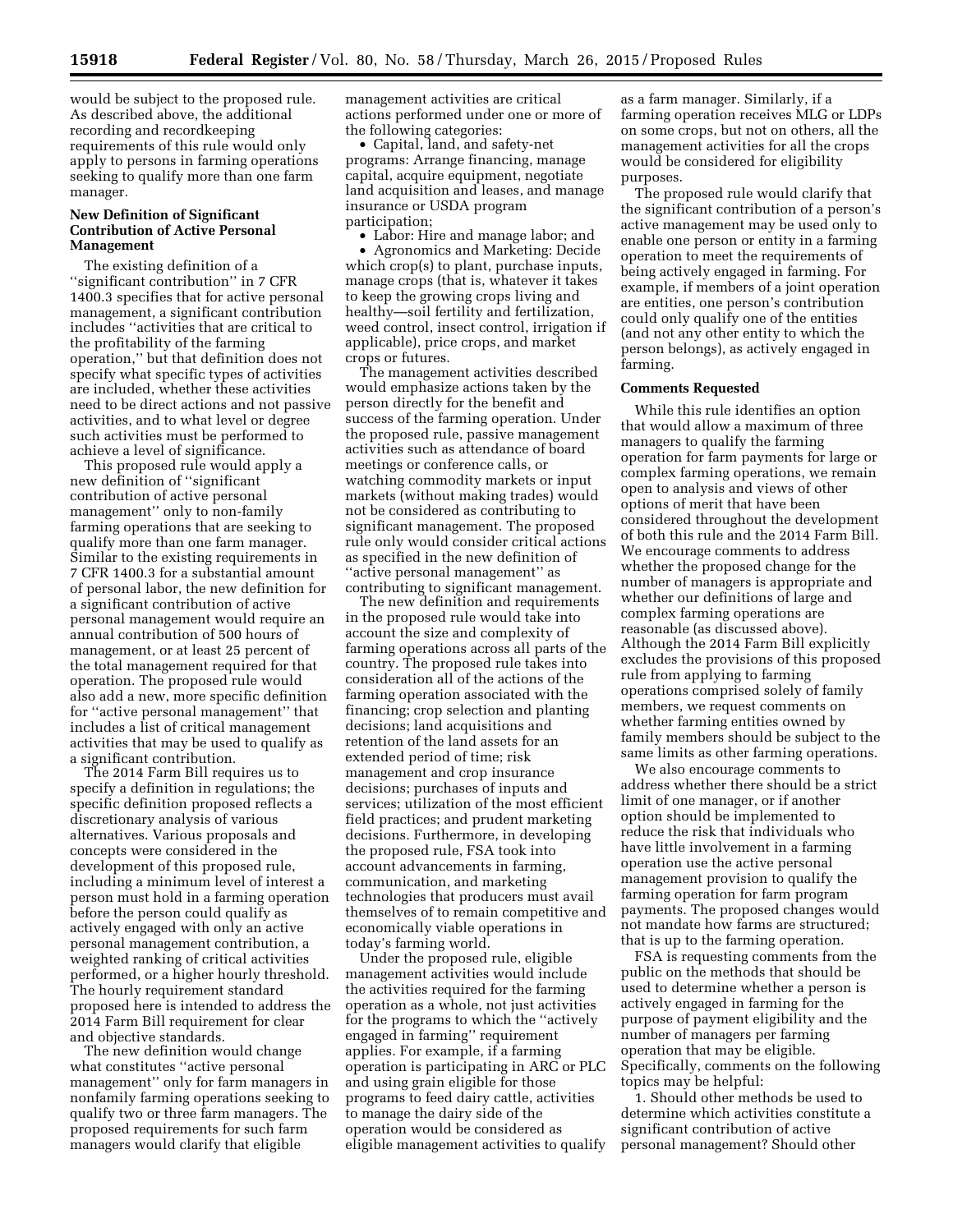activities be considered as active personal management?

2. Should different standards be applied for the amount of management required for eligibility, such as a different number of hours, a percentage financial interest in the entity, or other criteria?

3. Should there be a different limit to the number of farm managers in a farming operation that qualify as actively engaged? If yes, how should that limit be determined?

4. Are there certain management activities or practices that are unique to particular farming methods, crops, or regions that should be taken into consideration?

The following suggestions may be helpful for preparing your comments:

• Explain your views as clearly as possible.

• Describe any assumptions that you used.

• Provide any technical information and data on which you based your views.

• Provide specific examples to illustrate your points.

• Offer specific alternatives to the current regulations or policies and indicate the source of necessary data, the estimated cost of obtaining the data, and how the data can be verified.

• Submit your comments to be received by FSA by the comment period deadline.

#### **Executive Orders 12866 and 13563**

Executive Order 12866, ''Regulatory Planning and Review,'' and Executive Order 13563, ''Improving Regulation and Regulatory Review,'' direct agencies to assess all costs and benefits of available regulatory alternatives and, if regulation is necessary, to select regulatory approaches that maximize net benefits (including potential economic, environmental, public health and safety effects, distributive impacts, and equity). Executive Order 13563 emphasizes the importance of quantifying both costs and benefits, of reducing costs, of harmonizing rules, and of promoting flexibility.

The Office of Management and Budget (OMB) designated this proposed rule as significant under Executive Order 12866, ''Regulatory Planning and Review,'' and therefore, OMB has reviewed this rule. The costs and benefits of this proposed rule are summarized below. The full cost benefit analysis is available on regulations.gov.

### **Clarity of the Regulation**

Executive Order 12866, as supplemented by Executive Order 13563, requires each agency to write all rules in plain language. In addition to your substantive comments on this proposed rule, we invite your comments on how to make the rule easier to understand. For example:

• Are the requirements in the rule clearly stated? Are the scope and intent of the rule clear?

• Does the rule contain technical language or jargon that is not clear?

• Is the material logically organized?

• Would changing the grouping or order of sections or adding headings make the rule easier to understand?

• Could we improve clarity by adding tables, lists, or diagrams?

• Would more, but shorter, sections be better? Are there specific sections that are too long or confusing?

• What else could we do to make the rule easier to understand?

### **Summary of Economic Impacts**

About 1,400 joint operations could lose eligibility for around \$50 million in total crop year 2016 to 2018 benefits from the Price Loss Coverage (PLC), Agriculture Risk Coverage (ARC), and Marketing Assistance Loan (MAL) programs (ranging from \$38 million for the 2016 crop year down to approximately \$4 million for the 2018 crop year). This is the expected cost to producers of this rule. This rule does not change the payment limit per person, which is a joint \$125,000 for the applicable programs. As specified in the current regulations, the payment limits apply to general partnerships and joint operations based on the number of eligible partners in the operation; each partner may qualify for a separate payment limit of \$125,000. In other words, each person in the partnership or joint operation who loses eligibility will lose eligibility for up to \$125,000 in payments.

Other types of entities (such as corporations and limited liability companies) that share a single payment limit of \$125,000, regardless of their number of owners, would not have their payments reduced by this rule. Each owner must contribute management or labor to the operation to qualify the operation to receive the member's share of the single payment limit.

No entities comprised solely of family members will be impacted by this rule.

If commodity prices are sufficiently high that few producers are eligible for any benefits, the costs of this rule to producers (and savings to USDA) will be less, even zero. In other words, if very few producers are earning farm program payments due to high commodity prices, limiting eligibility on the basis of management contributions will not have much impact. Government costs for implementing this rule are expected to be minimal.

#### **Regulatory Flexibility Act**

The Regulatory Flexibility Act (5 U.S.C. 601–612), as amended by the Small Business Regulatory Enforcement Fairness Act of 1996 (SBREFA), generally requires an agency to prepare a regulatory analysis of any rule whenever an agency is required by APA or any other law to publish a proposed rule, unless the agency certifies that the rule will not have a significant economic impact on a substantial number of small entities. This proposed rule would not have a significant impact on a substantial number of small entities. The farming operations of small entities generally do not have to have multiple members that contribute only active personal management to meet the requirements of actively engaged in farming.

#### **Environmental Review**

The environmental impacts of this proposed rule have been considered in a manner consistent with the provisions of the National Environmental Policy Act (NEPA, 42 U.S.C. 4321–4347), the regulations of the Council on Environmental Quality (40 CFR parts 1500–1508), and the FSA regulations for compliance with NEPA (7 CFR part 799). The Agricultural Act of 2014 (the 2014 Farm Bill) requires that USDA publish a regulation to specifically define a ''significant contribution of active personal management'' for the purposes of determining payment eligibility. This proposed regulation would clarify the activities that qualify as active personal management and the recordkeeping requirements to document eligible management activities. This is a mandatory administrative clarification. As such, FSA has determined that this proposed rule does not constitute a major Federal action that would significantly affect the quality of the human environment, individually or cumulatively. Therefore, FSA will not prepare an environmental assessment or environmental impact statement for this regulatory action.

#### **Executive Order 12372**

Executive Order 12372, ''Intergovernmental Review of Federal Programs,'' requires consultation with State and local officials that would be directly affected by proposed Federal financial assistance. The objectives of the Executive Order are to foster an intergovernmental partnership and a strengthened Federalism, by relying on State and local processes for State and local government coordination and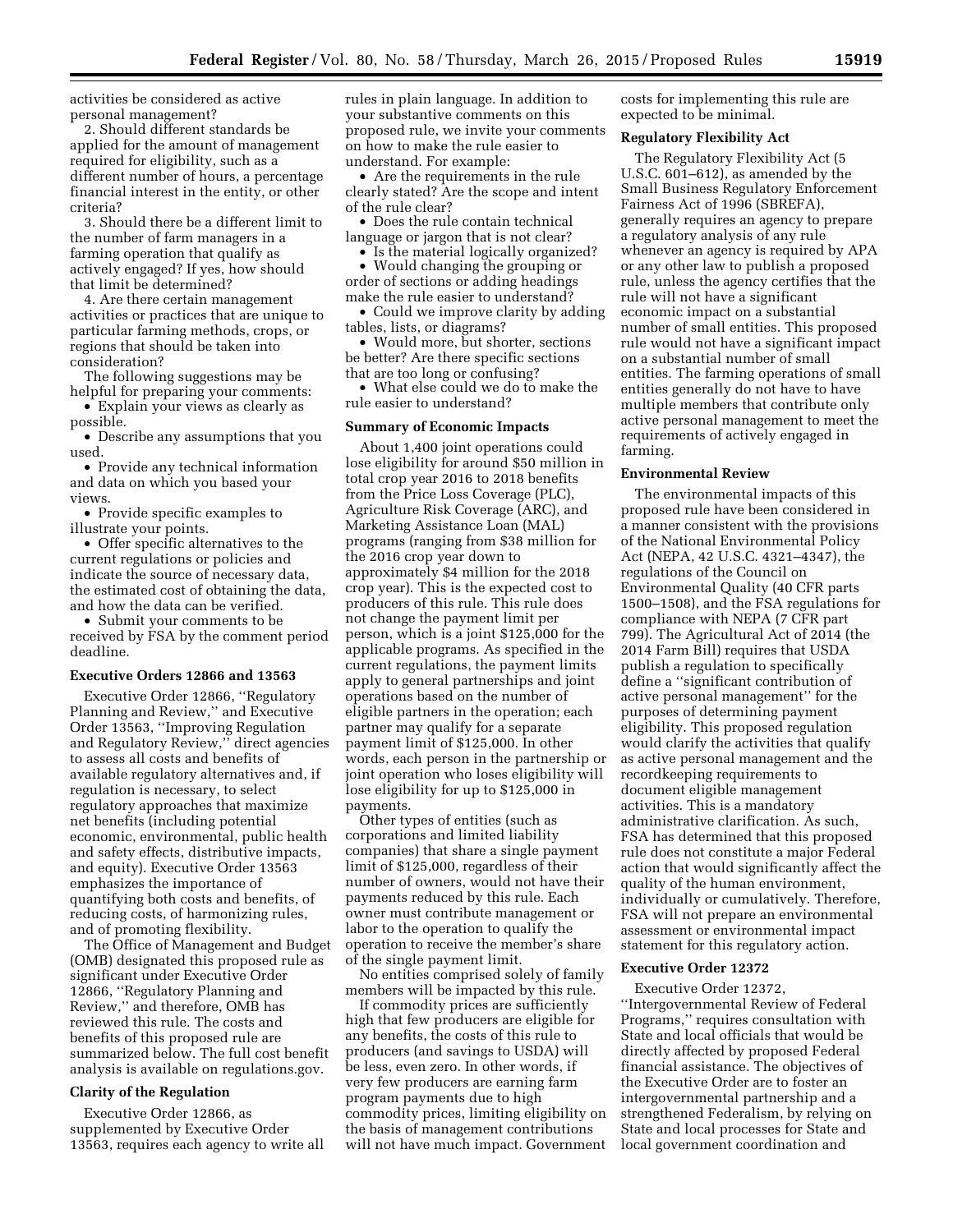review of proposed Federal financial assistance and direct Federal development. For reasons specified in the final rule related notice regarding 7 CFR part 3015, subpart V (48 FR 29115, June 24, 1983), the programs and activities in this rule are excluded from the scope of Executive Order 12372.

### **Executive Order 12988**

This proposed rule has been reviewed under Executive Order 12988, ''Civil Justice Reform.'' This proposed rule would not preempt State or local laws, regulations, or policies unless they represent an irreconcilable conflict with this rule. This proposed rule would not have retroactive effect. Before any judicial actions may be brought regarding the provisions of this rule, the administrative appeal provisions of 7 CFR parts 11 and 780 are to be exhausted.

## **Executive Order 13132**

This proposed rule has been reviewed under Executive Order 13132, ''Federalism.'' The policies contained in this proposed rule would not have any substantial direct effect on States, on the relationship between the Federal government and the States, or on the distribution of power and responsibilities among the various levels of government, except as required by law. Nor would this rule impose substantial direct compliance costs on State and local governments. Therefore consultation with the States is not required.

#### **Executive Order 13175**

This proposed rule has been reviewed in accordance with the requirements of Executive Order 13175, ''Consultation and Coordination with Indian Tribal Governments.'' Executive Order 13175 requires Federal agencies to consult and coordinate with tribes on a governmentto-government basis on policies that have tribal implications, including regulations, legislative comments or proposed legislation, and other policy statements or actions that have substantial direct effects on one or more Indian tribes, on the relationship between the Federal Government and Indian tribes or on the distribution of power and responsibilities between the Federal Government and Indian tribes.

FSA has assessed the impact of this proposed rule on Indian tribes and determined that this rule would not, to our knowledge, have tribal implications that require tribal consultation under Executive Order 13175. If a Tribe requests consultation, FSA will work with the USDA Office of Tribal Relations to ensure meaningful

consultation is provided where changes, additions, and modifications identified in this rule are not expressly mandated by the 2014 Farm Bill.

## **Unfunded Mandates**

Title II of the Unfunded Mandates Reform Act of 1995 (UMRA, Pub. L. 104–4) requires Federal agencies to assess the effects of their regulatory actions on State, local, and Tribal governments or the private sector. Agencies generally must prepare a written statement, including cost benefits analysis, for proposed and final rules with Federal mandates that may result in expenditures of \$100 million or more in any 1 year for State, local or Tribal governments, in the aggregate, or to the private sector. UMRA generally requires agencies to consider alternatives and adopt the more cost effective or least burdensome alternative that achieves the objectives of the rule. This proposed rule contains no Federal mandates, as defined in Title II of UMRA, for State, local and Tribal governments or the private sector. Therefore, this proposed rule is not subject to the requirements of sections 202 and 205 of UMRA.

### **Federal Assistance Programs**

The title and number of the Federal Domestic Assistance Programs in the Catalog of Federal Domestic Assistance to which this rules applies are: 10.051 Commodity Loans and Loan Deficiency Payments; 10.112 Price Loss Coverage; and 10.113 Agriculture Risk Coverage.

#### **Paperwork Reduction Act**

The regulations in this proposed rule are exempt from requirements of the Paperwork Reduction Act (44 U.S.C. Chapter 35), as specified in Section 1601(c)(2)(B) of the 2014 Farm Bill, which provides that these regulations be promulgated and administered without regard to the Paperwork Reduction Act. Section 1604 of the Farm Bill requires us to ensure that any additional paperwork required by this rule be limited only to persons who are subject to this rule. The additional recording and recordkeeping requirements of this proposed rule would only apply to persons who are claiming eligibility for payments based on a significant contribution of active personal management to the farming operation.

### **E-Government Act Compliance**

FSA is committed to complying with the E-Government Act, to promote the use of the Internet and other information technologies to provide increased opportunities for citizen

access to Government information and services, and for other purposes.

#### **List of Subjects in 7 CFR Part 1400**

Agriculture, Loan programsagriculture, Conservation, Price support programs.

For the reasons discussed above, CCC proposes to amend 7 CFR part 1400 as follows:

## **PART 1400—PAYMENT LIMITATION AND PAYMENT ELIGIBILITY**

■ 1. The authority citation for part 1400 continues to read as follows:

**Authority:** 7 U.S.C. 1308, 1308–1, 1308–2, 1308–3, 1308–3a, 1308–4, and 1308–5.

#### **§ 1400.1 [Amended]**

 $\blacksquare$  2. In § 1400.1(a)(8), remove the words ''C and D'' and add the words ''C, D, and G'' in their place.

■ 3. Add subpart G to read as follows:

**Subpart G—Additional Payment Eligibility Provisions for Joint Operations and Legal Entities Comprised of Non-Family Members or Partners, Stockholders, or Persons With an Ownership Interest in the Farming Operation** 

Sec. 1400.600 Applicability.

1400.601 Definitions.

1400.602 Restrictions on Active Personal Management Contributions.

1400.603 Recordkeeping Requirements.

## **Subpart G—Additional Payment Eligibility Provisions for Joint Operations and Legal Entities Comprised of Non-Family Members or Partners, Stockholders, or Persons With an Ownership Interest in the Farming Operation**

#### **§ 1400.600 Applicability.**

(a) This subpart is applicable to all of the programs as specified in § 1400.1 and any other programs as specified in individual program regulations.

(b) The requirements of this subpart will apply to farming operations for FSA program payment eligibility and limitation purposes as specified in subparts B and C of this part.

(c) The requirements of this subpart do not apply to farming operations specified in paragraph (b) of this section if either:

(1) All persons who are partners, stockholders, or persons with an ownership interest in the farming operation or of any entity that is a member of the farming operation are family members as defined in § 1400.3; or

(2) The farming operation is seeking to qualify only one person as making a significant contribution of active personal management for the purposes